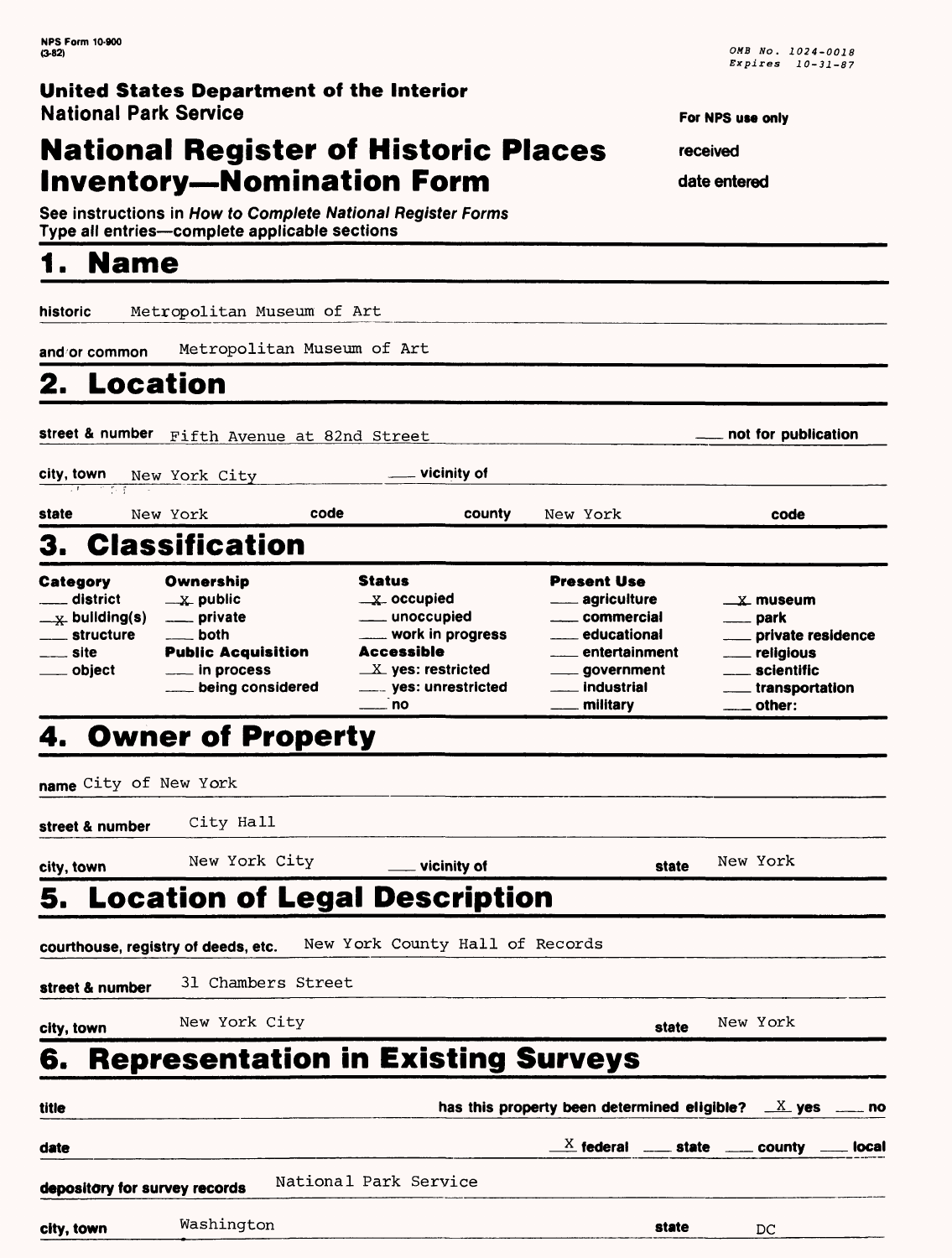# **7. Description**

| Condition     |
|---------------|
| $X$ excellent |

good fair

|                  | <b>Check one</b> |
|------------------|------------------|
| deteriorated     | unaltered        |
| <b>Example 1</b> | $X$ altered      |
| unexposed        |                  |

Check one  $X$  original site

moved date

#### **Describe the present and original (if known) physical appearance**

America's first three major art museums were all incorporated in the same year, 1870. One was the Boston Museum of Fine Arts, the second was in Washington, **DC,** now called the Corcoran Gallery, and the third was the Metropolitan Museum in New York City. Construction of the Metropolitan has spanned more than a century. The actual building was designed and begun with the plans of Calvert Vaux and Jacob Wrey Mould, Architects in 1874 and was completed by 1880. This original structure was in the popular Ruskinian Gothic style. The succeeding building changed almost over night to the Roman Temple popularized by the 1893 World's Columbian Exposition in Chicago.

Additions followed: 1895-1902; Richard Morris Hunt did the Fifth Avenue facade and between 1904 and 1926 McKim, Mead, and White added the north and south wings to Hunt's central block. The latest additions have been designed by Kevin Roche, John Dinkeloo and Associates.

A brief architectural description is extracted from the New York City Landmarks Commission's nomination report:

The first of the fifteen units comprising the colossal building, was begun in 1874 and the expansion program is still continuing. Although these component parts were designed by eminent architects and reflect diverse architectural styles, they are well related in scale to each other. Some consider the dramatic central element of the long limestone facade facing Fifth Avenue to be the most significant architecturally. Completed in 1902, it represents Richard Morris Hunt's masterpiece in the Roman style.

This imposing entrance with its.wide, central flight of.stairs is comprised of three monumental arches set between four pairs of free standing Corinthian columns on high pedestals each with it's own entablature. They support massive blocks of stone which were intended to become sculptural groups set in front of a high attic story. Crowning this attic story is an ornately decorated cornice with female heads connected by swags. The richness' of this design of Hunt's is in marked contrast; to the initial Victorian Gothic unit designed by Calvert Vaux in 1880. Two subsequent additions to the north and south were built in 1888 and 1894. Facing the park and set well back from the Avenue, these buildings are of red brick with stone base, trim, and cornice and high pitched slate roofs. Hunt's creation blocked out the view of this original group, and his design succeeded in determining the future architectural character of the entire Fifth Avenue facade. Two contiguous units to the north completed in 1911 and 1913 and two to the south completed in 1916 and 1^26 were designed by McKim, Mead, and White. These extremely handsome additions, though simpler, are in complete harmony with Hunt's classic central portion.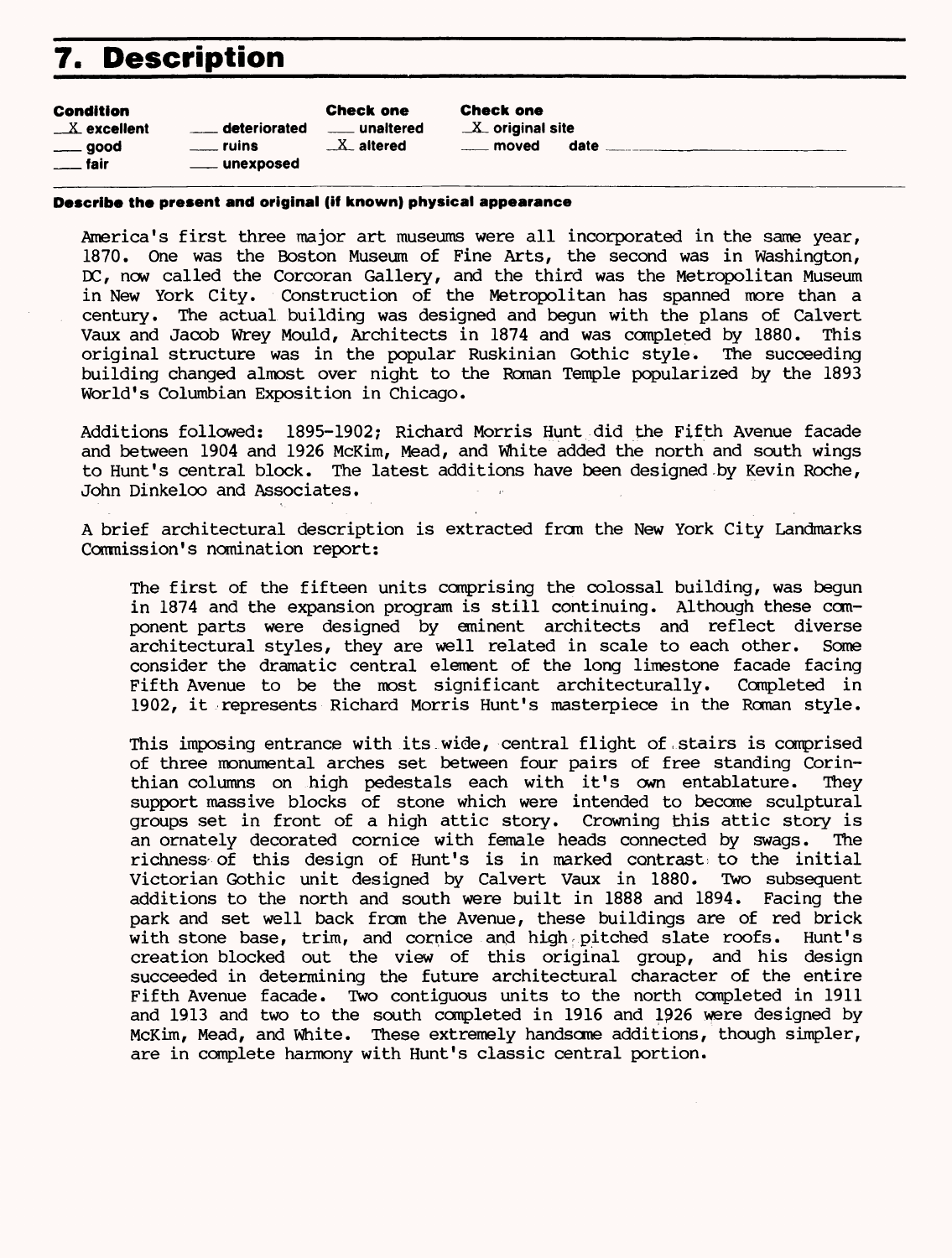## **8. Significance**

| <b>Period</b>                                                                                                                         | Areas of Significance---Check and justify below                                                                                                                                |                                                                                                                                                                    |                                                                                                                                                 |                                                                                                                                                |
|---------------------------------------------------------------------------------------------------------------------------------------|--------------------------------------------------------------------------------------------------------------------------------------------------------------------------------|--------------------------------------------------------------------------------------------------------------------------------------------------------------------|-------------------------------------------------------------------------------------------------------------------------------------------------|------------------------------------------------------------------------------------------------------------------------------------------------|
| ___ prehistoric<br>$-1400 - 1499$<br>$\frac{1}{2}$ 1500-1599<br>$-1600 - 1699$<br>$-1700 - 1799$<br>$X = 1800 - 1899$<br>.____ 1900-- | $\frac{1}{2}$ archeology-prehistoric $\frac{1}{2}$ community planning<br>archeology-historic<br>___ agriculture<br>$X$ architecture<br>$\_X$ art<br>commerce<br>communications | conservation<br>$\overline{\phantom{a} \phantom{a}}$ economics<br>$\frac{1}{2}$ education<br>$\blacksquare$ engineering<br><b>Example 10</b> industry<br>invention | $\sim$ $\sim$ law<br><b>Example 1</b> iterature<br><b>EXAMPLE MILITARY</b><br>$\overline{\phantom{a} \phantom{a}}$ music<br>politics/government | <u>__</u> ___ science<br>$-X$ sculpture<br>$\frac{1}{2}$ social/<br>humanitarian<br>theater<br>____ transportation<br>$\equiv$ other (specify) |
|                                                                                                                                       |                                                                                                                                                                                |                                                                                                                                                                    |                                                                                                                                                 |                                                                                                                                                |

| ______                |      |                                                 |  |  |
|-----------------------|------|-------------------------------------------------|--|--|
| <b>Specific dates</b> | 1880 | Builder/Architect Vaux & Mould, Richard M. Hunt |  |  |

### **Statement of Significance (in one paragraph)** McKim, Mead, and White; Roche & Dinkeloo

One of the most monumental of all of New York's public buildings is the Metropolitan Museum of Art. Extending over four city blocks on the east side of Central Park, the museum is one of the most prestigious in the world both for its imposing building and for the quality of its collections. In the last quarter of the 19th century there was a great burst of artistic activity in America. A number of institutions were founded —*'•* art societies, the American School of Classical Studies in Rome, etc., all to be housed in neo-Greek and Roman Temples. There was an American Renaissance, best represented architecturally by Beaux Arts Classicism. Museums proliferated across the country, all with their columned facades, representing culture and symbolizing education and taste. The architectural image of the museum changed from the redbrick and terra cotta Gothic Revival edifice to Roman pomp and theatre. The Fifth Avenue facade of the Metropolitan Museum is an outstanding example of this period and is the work of the first major American architect trained a the Ecole des Beaux Arts in Paris, Richard Morris Hunt. It was his last major commission and one he wanted to be his monument, an embodiment of his artistic ideals that would mold public taste. It succeeded admirably.

A brief history of the building indicates that rapid expansion and acquisition of collections dictated adding needed exhibition and storage space. The original building which faced Central Park, was begun in 1874, finished in 1880, and was designed by Calvert Vaux and Jacob Wrey Mould. It was Victorian Gothic in style. This first structure was not a great success. In 1888 a south wing, also facing the park, was designed by Theodore Weston in the neo-American Classic style and in 1894, a similar north wing was built to the designs of Arthur L. T. Tuckerman. Both men were closely connected to the Metropolitan. Tuckerman was resident architect at the museum and Weston was a trustee. This expansion not only provided more space but changed the main door from the west to the south side. The museum was always meant to be integrated with Central Park, partly to facilitate expansion when needed and partly for safety reasons to avoid the threat of fire from adjoining structures. Frederick Law Olmsted, who had designed the park, was both a Park Commissioner and a museum trustee. He said that the Park would refresh "the lagging spirit and the pallid complexion" through contact with both the beauty of nature and the museum to "uplift" the eye through the contemplation of beauty made by man.

In 1885, the trustees hired America's most prestigious architect, Richard Morris Hunt, to develop a master plan that fundamentally changed both the museum's style of architecture and its access from the park. It also became the prototype for dozens of museums across the country. Following his great success at the Chicago World's Columbian Exposition of 1893, Hunt laid out a plan for the Metropolitan that can only be called imperial: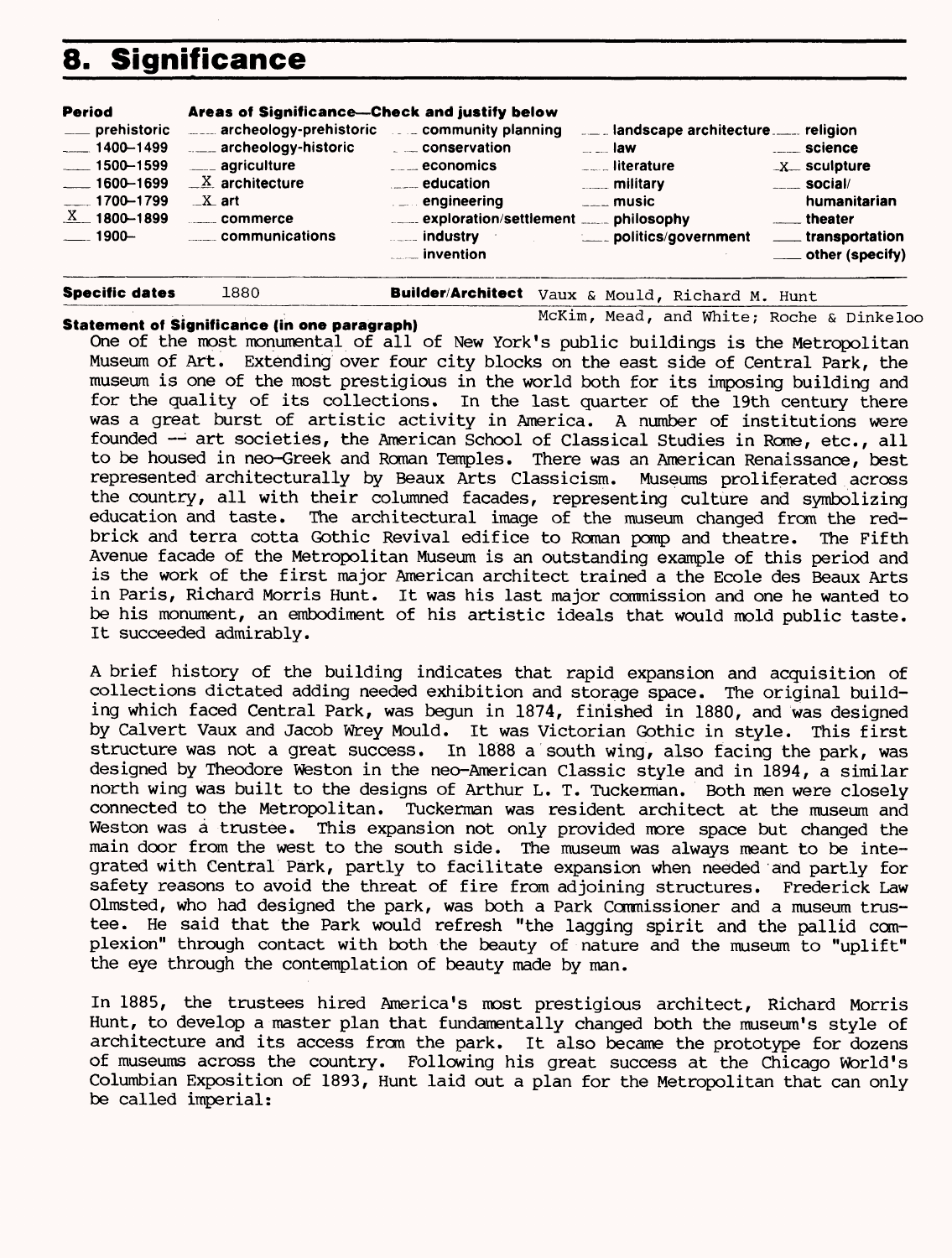# **9. Major Bibliographical References**

See Continuation Sheet

# **10. Geographical Data**

| Quadrangle name Central Park                  | <b>Acreage of nominated property 1,800,000 sq. ft. or 43 acres</b>                 |           | Quadrangle scale $1:24,000$                                                                                                                                                                                                                     |  |
|-----------------------------------------------|------------------------------------------------------------------------------------|-----------|-------------------------------------------------------------------------------------------------------------------------------------------------------------------------------------------------------------------------------------------------|--|
| <b>UTM References</b>                         |                                                                                    |           |                                                                                                                                                                                                                                                 |  |
| A<br>5888450<br><b>Easting</b><br>Zone        | 145114580<br><b>Northing</b>                                                       | в<br>Zone | Easting<br><b>Northing</b>                                                                                                                                                                                                                      |  |
| С                                             |                                                                                    | D         |                                                                                                                                                                                                                                                 |  |
|                                               |                                                                                    | F         |                                                                                                                                                                                                                                                 |  |
| G                                             |                                                                                    | н         |                                                                                                                                                                                                                                                 |  |
|                                               | Verbal boundary description and justification                                      |           |                                                                                                                                                                                                                                                 |  |
|                                               |                                                                                    |           | Borough of Manhattan Tax Map, Block 1111, Lot 1 in part, consisting of the land on                                                                                                                                                              |  |
|                                               | which the described building is situated.                                          |           |                                                                                                                                                                                                                                                 |  |
|                                               |                                                                                    |           |                                                                                                                                                                                                                                                 |  |
|                                               | List all states and counties for properties overlapping state or county boundaries |           |                                                                                                                                                                                                                                                 |  |
| state                                         | code                                                                               | county    | code                                                                                                                                                                                                                                            |  |
| state                                         | code                                                                               | county    | code                                                                                                                                                                                                                                            |  |
|                                               | <b>Form Prepared By</b>                                                            |           |                                                                                                                                                                                                                                                 |  |
|                                               |                                                                                    |           |                                                                                                                                                                                                                                                 |  |
| name/title                                    | Carolyn Pitts, Historian                                                           |           |                                                                                                                                                                                                                                                 |  |
|                                               | organization National Park Service, History Division                               |           | date<br>December 1985                                                                                                                                                                                                                           |  |
| street & number                               | 1100 L Street, NW                                                                  |           | telephone<br>$(202)$ 343-8172                                                                                                                                                                                                                   |  |
| city or town                                  | Washington                                                                         |           | DС<br>state                                                                                                                                                                                                                                     |  |
|                                               |                                                                                    |           | 12. State Historic Preservation Officer Certification                                                                                                                                                                                           |  |
|                                               | The evaluated significance of this property within the state is:                   |           |                                                                                                                                                                                                                                                 |  |
|                                               | national<br>__ state                                                               | local     |                                                                                                                                                                                                                                                 |  |
| State Historic Preservation Officer signature | according to the criteria and procedures set forth by the National Park Service.   |           | As the designated State Historic Preservation Officer for the National Historic Preservation Act of 1966 (Public Law 89-<br>665), I hereby nominate this property for inclusion in the National Register and certify that it has been evaluated |  |
|                                               |                                                                                    |           |                                                                                                                                                                                                                                                 |  |
| title                                         |                                                                                    |           | date                                                                                                                                                                                                                                            |  |
| For NPS use only                              |                                                                                    |           |                                                                                                                                                                                                                                                 |  |
|                                               | I hereby certify that this property is included in the National Register           |           |                                                                                                                                                                                                                                                 |  |
| Keeper of the National Register               |                                                                                    |           | date                                                                                                                                                                                                                                            |  |
|                                               |                                                                                    |           |                                                                                                                                                                                                                                                 |  |
| Attest:                                       |                                                                                    |           | date                                                                                                                                                                                                                                            |  |

**Chief of Registration**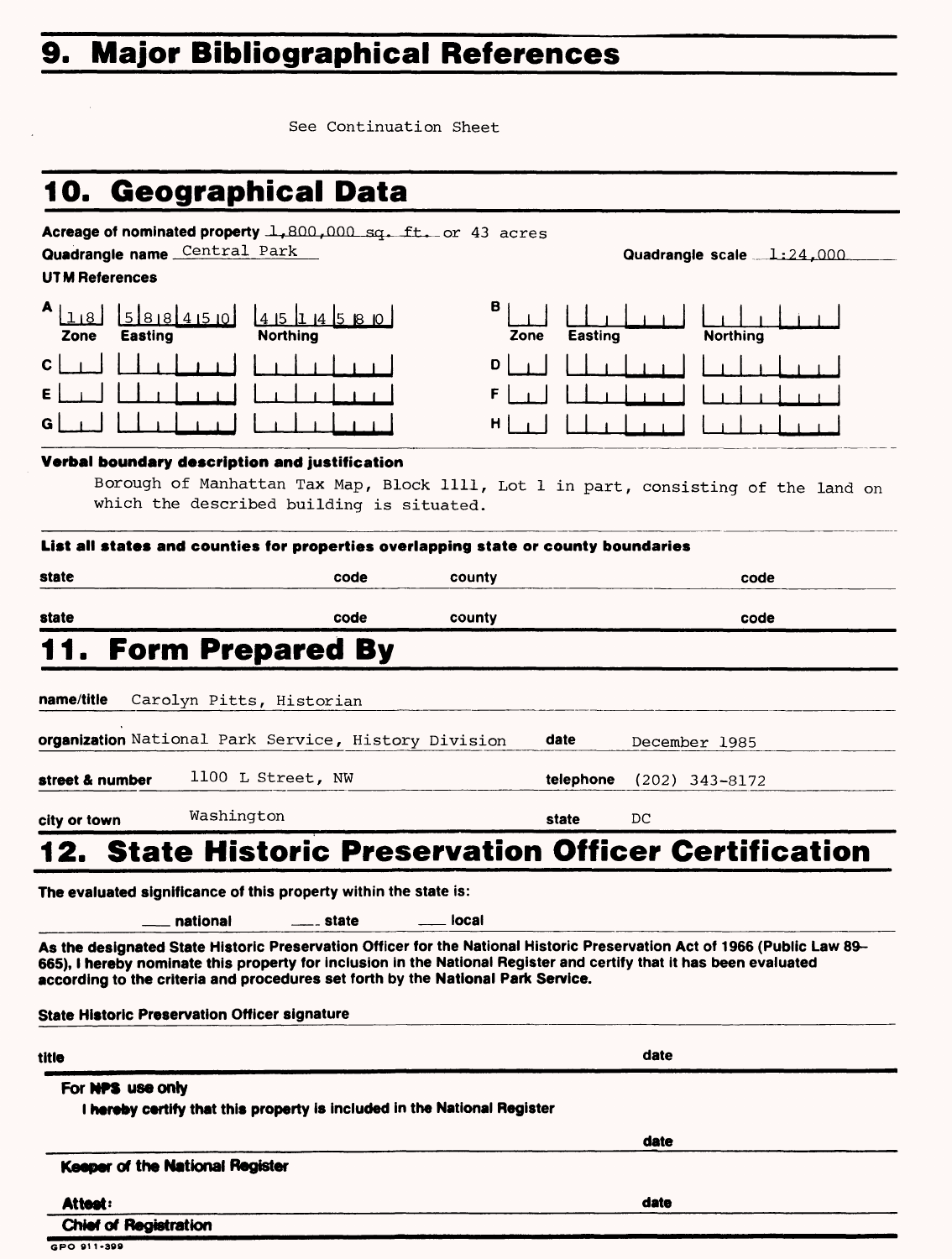### **National Register of Historic Places Inventory—Nomination Form**



Another unit, unusually significant architecturally but seen only from the Park and from a courtyard at the northwest corner of the Museum complex, is the facade of the Old Assay Office Building which was located on Wall Street from 1824 to 1912. Saved from destruction by I. N. Phelps Stokes, this facade was dismantled in 1915 and stored on the Museum grounds until it was re-erected in 1924 at its present location as a part of the American Wing. Of marble and in the Federal style, it was designed by Martin E. Thompson and is one of the most beautiful examples of the refined architecture characteristic of that period.

**Continuation sheet** the continuation sheet the continuation sheet the continuation sheet the continuation of the continuation of the continuation of the continuation of the continuation of the continuation of the continua

One enters the museum at the main floor after ascending the steps leading from Fifth Avenue and passing through the central one of three great arches. The entrance vestibule is given particular distinction by the curved walls at the north and south end with large blind openings set in the curves of the walls. Each opening has an eared enframement surmounted by a cornice set on console brackets. A large tablet commemorating J. P. Morgan, third president of the museum, is placed at the north end. The ceiling is adorned by a dentiled cornice.

From the entrance vestibule one passes through a colonnade into the Great Hall, a vast and imposing interior space. The use of warm-toned Indiana limestone and the carefully-designed ornamental detail give the room distinction and character. The Great Hall rises two stories beneath three saucer domes with circular skylights. A gallery in the form of a balcony at the second floor enhances the sense of spaciousness as do the colonnades at each side of the room at the main floor. Each colonnade is composed of four fluted columns with Ionic capitals. The columns support an entablature which continues around the room at the level of the gallery. Ornamental panels with acorns and sunflowers adorn the frieze of the entablature and a dentiled cornice surmounts it. This in turn supports a limestone balcony railing with pierced stone panels which encircles the room at the second floor. Among the distinctive features at the main floor are four ornamental niches set in the bases of the piers in the east and west walls, originally designed for statues. Each arched niche has a keystone incorporating scallop and conch shell motifs. The arch is flanked by large brackets adorned with swags and resting on acorns. The brackets support a pediment containing a cartouche set above ornamental fruit motifs.

The Great Hall is subdivided into three bays by piers carrying arches which support the three saucer domes. The arches, which rise above dentiled cornices acting as pier capitals, are outlined by bead-and-reel and leafand-tongue moldings. The pendentives of each dome are paneled, while leaf-and-tongue moldings and a series of closely spaced brackets with egg-and-dart moldings above and between them encircle the base of each dome. The original brackets were larger, more elaborate, and linked by swags, but during alteration work in the 1930s the brackets were changed to their present form. The skylights in the domes are encircled by wreath moldings and Greek fret motifs.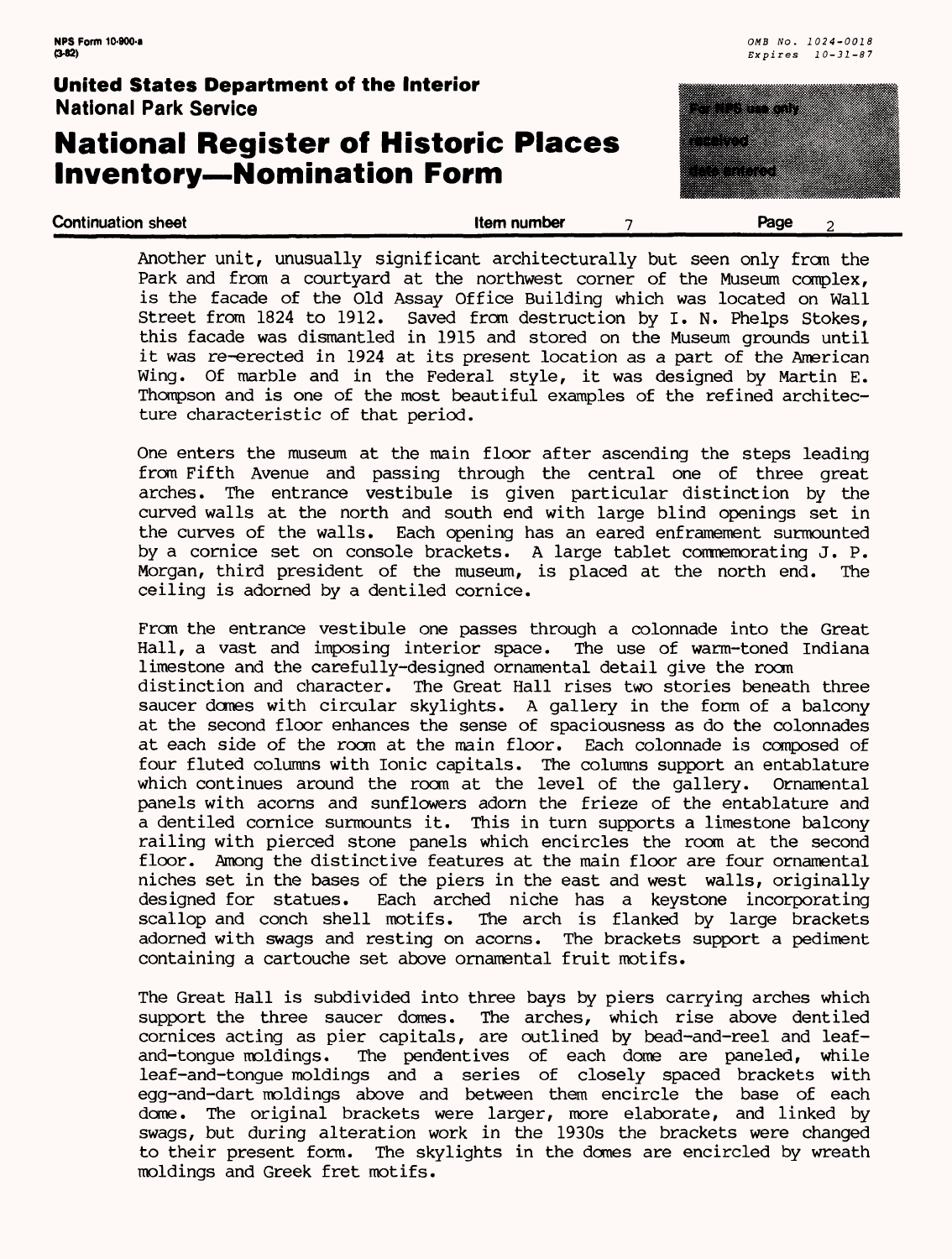### **National Register of Historic Places Inventory—Nomination Form**



The transverse passageway which connects the Great Hall with the Grand Staircase behind the western colonnade has limestone walls and a dentiled ceiling cornice. Very deep round arches with panels in the reveals are set in the side walls. Two openings lead to the corridors which flank the Grand Staircase at the north and south. The enframements of these openings have deep paneled reveals, and they are surmounted by cornices carried on console brackets.

**Continuation sheet** the state of the state of the state of the state of the state of the state of the state of the state of the state of the state of the state of the state of the state of the state of the state of the st

In the north and south corridors there is one arch in each which opens onto the hallway of the Grand Staircase, and a series of arches, most of which are now blind, lines the walls. Both corridors are adorned by dentiled ceiling cornices.

The Grand Staircase, contained within a long narrow hallway, rises in a broad sweep from the main floor to the second floor with a landing at midpoint. The walls lining the stairs are rusticated. At main floor level they are punctuated by two arched openings leading to the north and south corridors which paralleled the stair hallway. The rustication keyed to the arches enhances these openings. At the second floor an arcade opens out above the staircase onto side galleries with five arches on each side. Each arch enframement is adorned with flower motifs as are the bracketed keystones. The outer arches are flanked by paired engaged columns and have handsome spandrel panels with carved figures of angels blowing trumpets. This sculpture was executed by Karl Bitter, the artist who so often collaborated with Hunt. The spandrels of the inner arches have wreaths and laurel branches. These arches are flanked by engaged fluted columns with stylized Corinthian capitals which support a continuous entablature with modillioned cornice, above which rises a barrel-vaulted ceiling. A large arch at the east end of the stair hallway has an enframement which extends down to the level of the second floor. Its keystone consists of a carved female head. At the landing and in the transverse At the landing and in the transverse corridor at the top of the stairs a series of arches rising from piers defines the spaces and provides access to the side galleries which open on the stairs. Above the landing the coved ceiling has a central panel once containing a skylight, which is outlined by a laurel wreath. The two side galleries at the north and south, and set behind the open arcade, lead back to the balconied main gallery which encircles the Great Hall at the second floor level.

Access to these side galleries from the main gallery is through two openings flanking the large arch at the east end of the stair hallway. The enframement of each arch is surmounted by an arched pediment set on a rectangular panel flanked by brackets with floral motifs.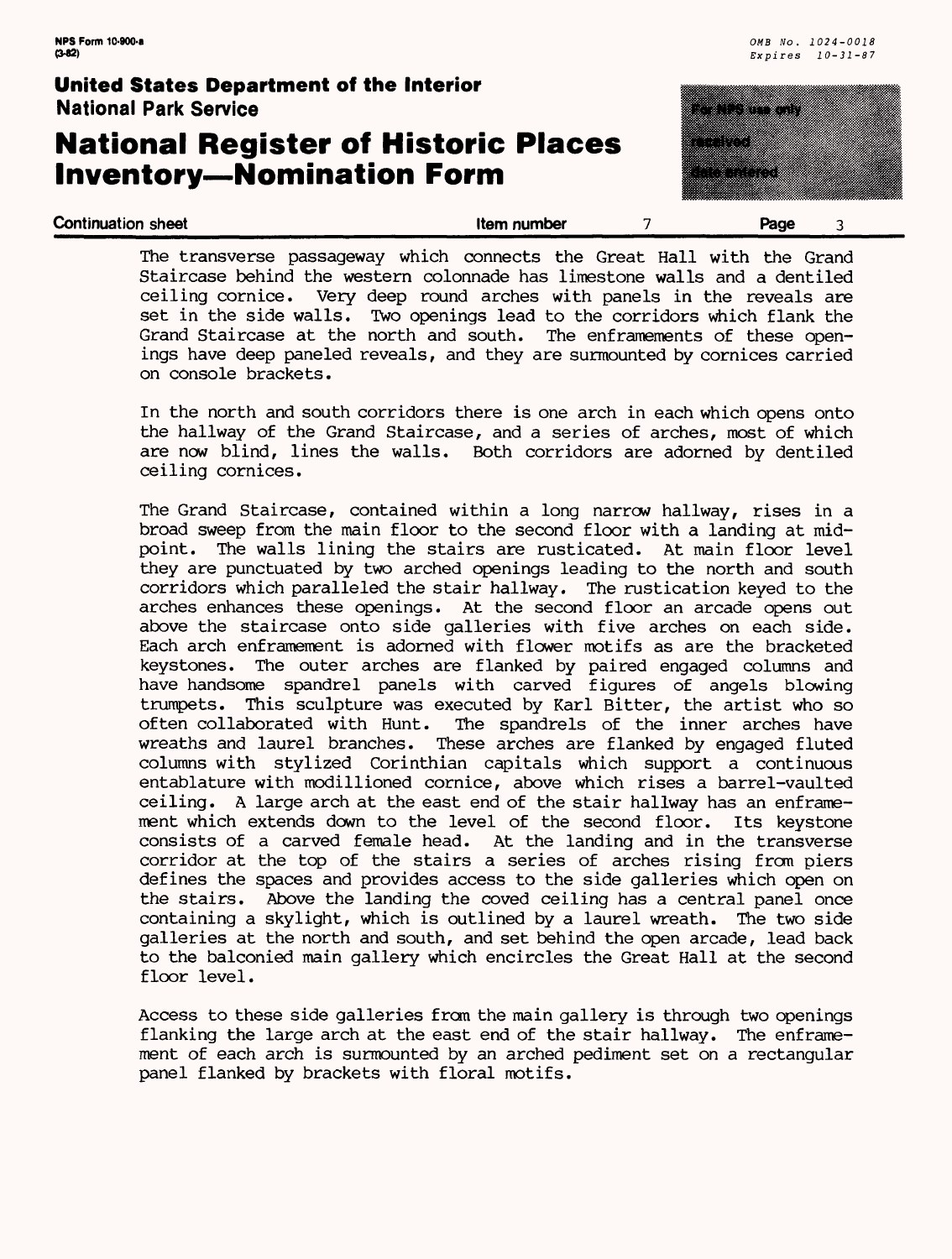### **National Register of Historic Places Inventory—Nomination Form**



| <b>Continuation sheet</b>                                                                                                                                                                                                                                                                             | Item number | Page |  |
|-------------------------------------------------------------------------------------------------------------------------------------------------------------------------------------------------------------------------------------------------------------------------------------------------------|-------------|------|--|
| The ceiling above the main gallery at the second floor is vaulted with<br>arches rising from the same piers which carry the saucer domes above the<br>Great Hall. Large blind arches adorn the walls. The limestone arch<br>enframements are outlined with egg-and-dart and leaf-and-tonque moldings. |             |      |  |
| On the east wall large tripartite window openings with rectilinear grill-<br>work are set in the arches. Handsome bands of marble define the patterns                                                                                                                                                 |             |      |  |

of the floors at both the main floor and the second floor.

A detailed description of the many galleries can be obtained from the Museum's architect in residence.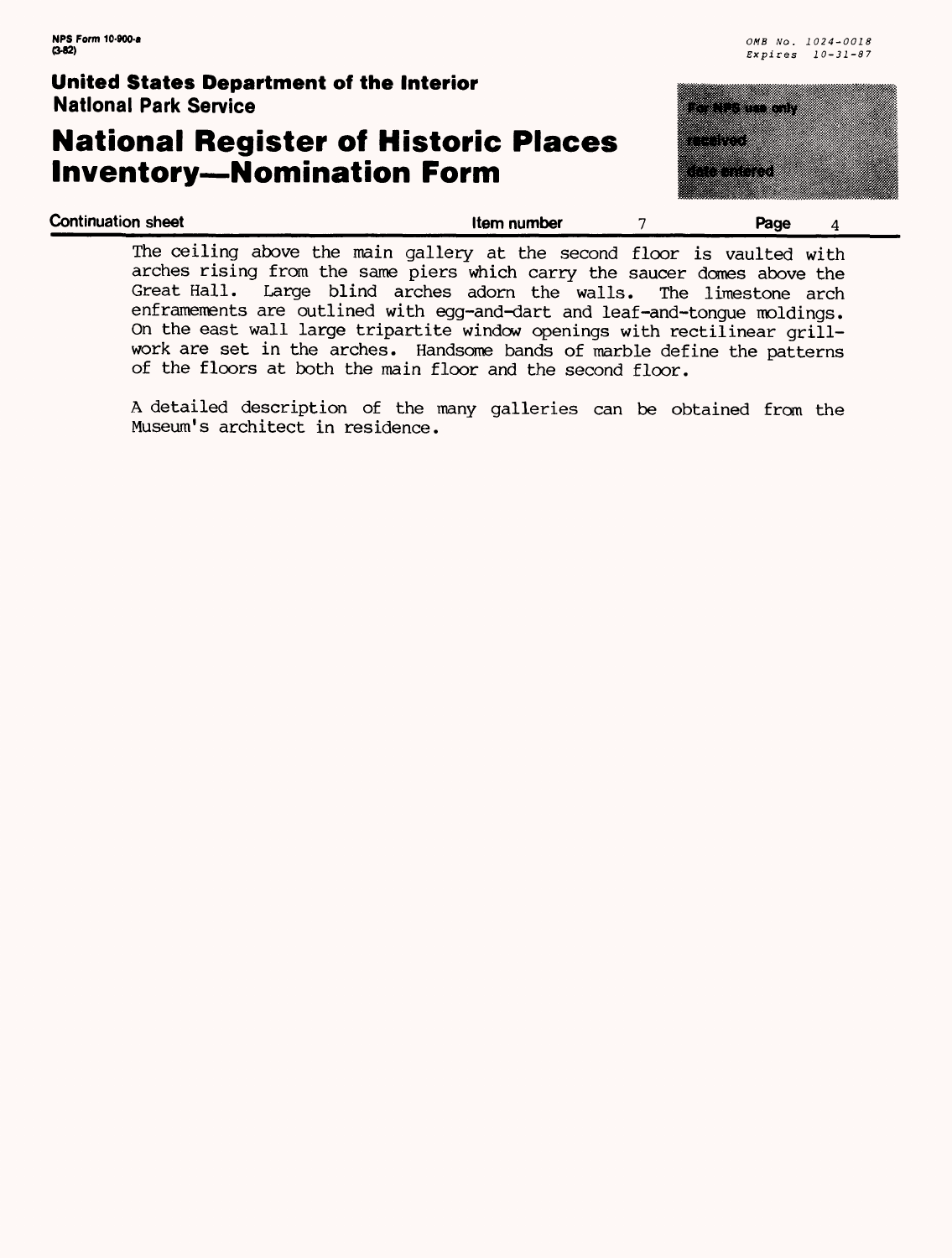### **National Register of Historic Places Inventory—Nomination Form**



| Its wings extended more than 1500 feet along Fifth Avenue from 79th to 85th         |
|-------------------------------------------------------------------------------------|
| Streets (in clear violation of the 1878 lease). Other wings, joined by colon-       |
| nades and pavilions of varying styles from Roman through Gothic and Renaissance,    |
| stretched to the very edge of the East Drive in the Park. The style of the          |
| structure was to be colossal Neoclassic, similar to Hunt's highly acclaimed         |
| Administration Building at the World's Columbian Exposition. It was a splendid      |
| plan, but somewhat impractical: the nagging problem of how the new palace -- 18     |
| acres of pure white marble $-$ - was to be paid for, maintained, serviced, cleaned, |
| guarded, and filled with art objects was never specified.                           |

**Continuation sheet that is a continuation sheet that is a continuation sheet that is a continuation sheet that is a continuation sheet that is a continuation sheet that is a continuation sheet that is a continuation sheet** 

True enough, Hunt's master plan returned to the scheme of large open courts which had played such an important role in the original plan of Calvert Vaux, but in the process all else was destined for eventual destruction, for it is clear that Hunt detested not only the Vaux Gothic but the Weston-Tuckerman 16th-<br>century-Italian Revival as well. His master plan obliterated the original His master plan obliterated the original building and its northern and southern extensions.

The Great Hall, the only part of the Hunt plan ever completed, deliberately masks the red brick structure behind it. In one stroke Hunt created an extravaganza of Neoclassic architecture and one of the most beautiful grand interiors in the city — "a stately bride arrayed in spotless white stands the beautiful new hall" — as one newspaper reporter put it. But in the same stroke the Metropolitan became firmly street- or avenue-oriented. From then on the Park aspect and the entrance were abandoned.

Hunt's distaste for the earlier building led him to erect a long, connected structure with narrow and confusing side galleries and a staircase leading to the upper gallery. Nevertheless, the overall addition is not too unlike a "threshold to some great palace," as one critic at the time described it.

What is remarkable about all this is that the Great Hall was built despite the fact that Richard Morris Hunt died in 1895, leaving vague soft-pencil sketches of only the exterior of the Great Hall. He never drew a line to indicate his treatment of the interior of the Hall or his design of the interior stairs. Both were done from scratch by the archtect's son, Richard Howland Hunt, with the considerable aid of the architect George C. Post, whom the Museum Trustees had prudently assigned to the task of supervision.

Barely two years after the opening in 1902 of the Great Hall, the Building Committee quietly dropped Hunt's son and instructed the eminent architectural firm of McKim, Mead, & White to prepare another all-inclusive design to complete the building. The new plan was similar in many respects to Hunt's, in that it proposed a symmetrical rectangular mass with a formal entrance from the Park, a grandiose Fifth Avenue facade, and a series of large open courts within the Museum. But it was far more modest in size and use of material than Hunt had specified.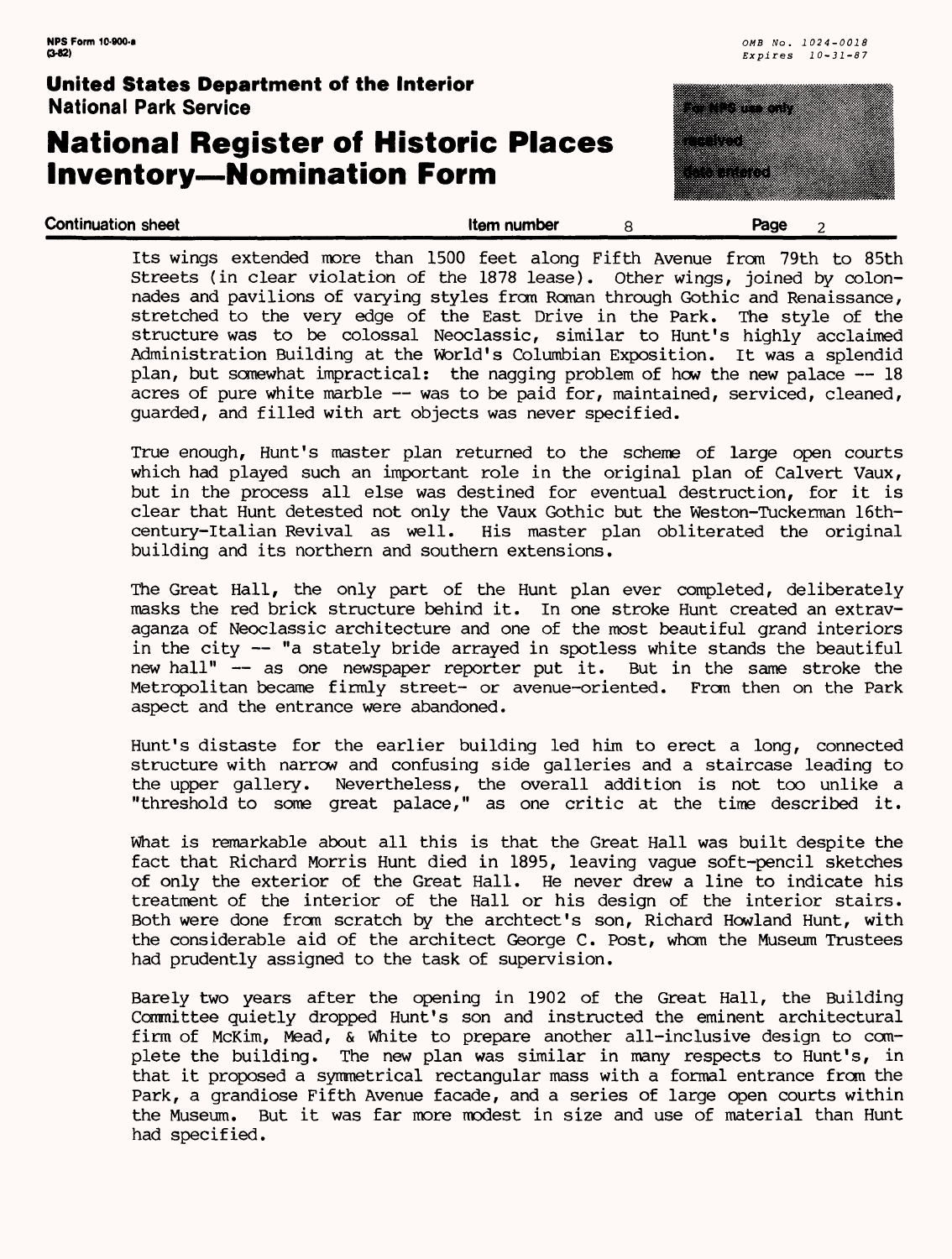### **National Register of Historic Places Inventory—Nomination Form**



| For a while, the Trustees adhered to the McKim, Mead, & White master plan more<br>scrupulously than any other. In successive openings, the galleries containing |
|-----------------------------------------------------------------------------------------------------------------------------------------------------------------|
| the J. P. Morgan collection of Decorative Arts, the great Egyptian collection,                                                                                  |
| and the Greek and Roman works were completed in 1910, 1911, 1913, 1916, and<br>1926. All but the Morgan Wing was constructed on Fifth Avenue in a Roman-        |
| Italian Renaissance style to blend in with the Hunt exterior of the Great                                                                                       |
| Hall. The only change contemplated in Hunt's exterior was a widening of the                                                                                     |
| front steps to conform to the proportions of the new 900-foot facade of the                                                                                     |
| Fifth Avenue structure. The new additions were considered by the critics to                                                                                     |
| be among the most successful that the Museum had ever accomplished. The press                                                                                   |
| was particularly effusive about the garden court for Roman sculpture, now the                                                                                   |
| Fountain Restaurant: "We are in a museum," the reporter said, "but there is                                                                                     |
| nothing 'museological' about it. Living nature enters the scheme and the                                                                                        |
| effect is one of pure charm."                                                                                                                                   |

**Continuation sheet** and the state of the state of the **Reduction Section 2** Page 3

But during the extensive construction of the buildings designed by McKim, Mead & White, the Trustees once again ignored the master plan by allowing Robert deForest to hire Grosvenor Atterbury to design his American Wing in 1924. The Wing -- with its open court into which a visitor may look but never enter -- is architecturally a difficult appendage, so awkwardly placed that it immediately shattered any hope of fulfilling the symmetrical effect of the McKim, Mead, & White plan. The American Wing has always presented headaches to those who want to organize the Museum into a unified entity. These problems were exacerbated by the addition in 1931 of an even more haphazard appendage to the American Wing, the Van Rensselaer Period Room.

The next master plan in the Museum's history was undertaken by its fifth director, Francis Henry Taylor. In the years 1940 to 1943 Taylor's architect was Robert B. O'Connor, who worked in association with the Parks Department consultative architect, Aymar Embury II. For the first time, monumental architecture for its own sake was not the highest priority. The architects addressed themselves to the solution of pressing modern problems: how to put the vast collections in logical order; how to create architecture for the display of art; and how to provide storage, office space, seminar rooms, and libraries. It was Taylor who enunciated the general principle of reorganizing the cluttered and archaic Metropolitan into a series of "museums" of different civilizations and culture. He sought to ease the confusion of the layman faced with this vast library of the art of 5,000 years.<sup>1</sup>

In 1970, the first phase of the Museum's final master plan was initiated with the opening of the restored and reconstructed Fifth Avenue Entrance and Plaza and The Great Hall. The architectural firm of Kevin Roche, John Dinkeloo and Associates was retained to prepare a master plan for design of new wings as well as the reconstruction of certain existing areas. The early stages of this master plan were overseen by the Museum's seventh Director, Thomas P. F. Hoving. During his administration, in addition to the restorations previously mentioned, the Robert Lehman Wing was opened to the public in 1975. Since 1978, when Philippe de Montebello